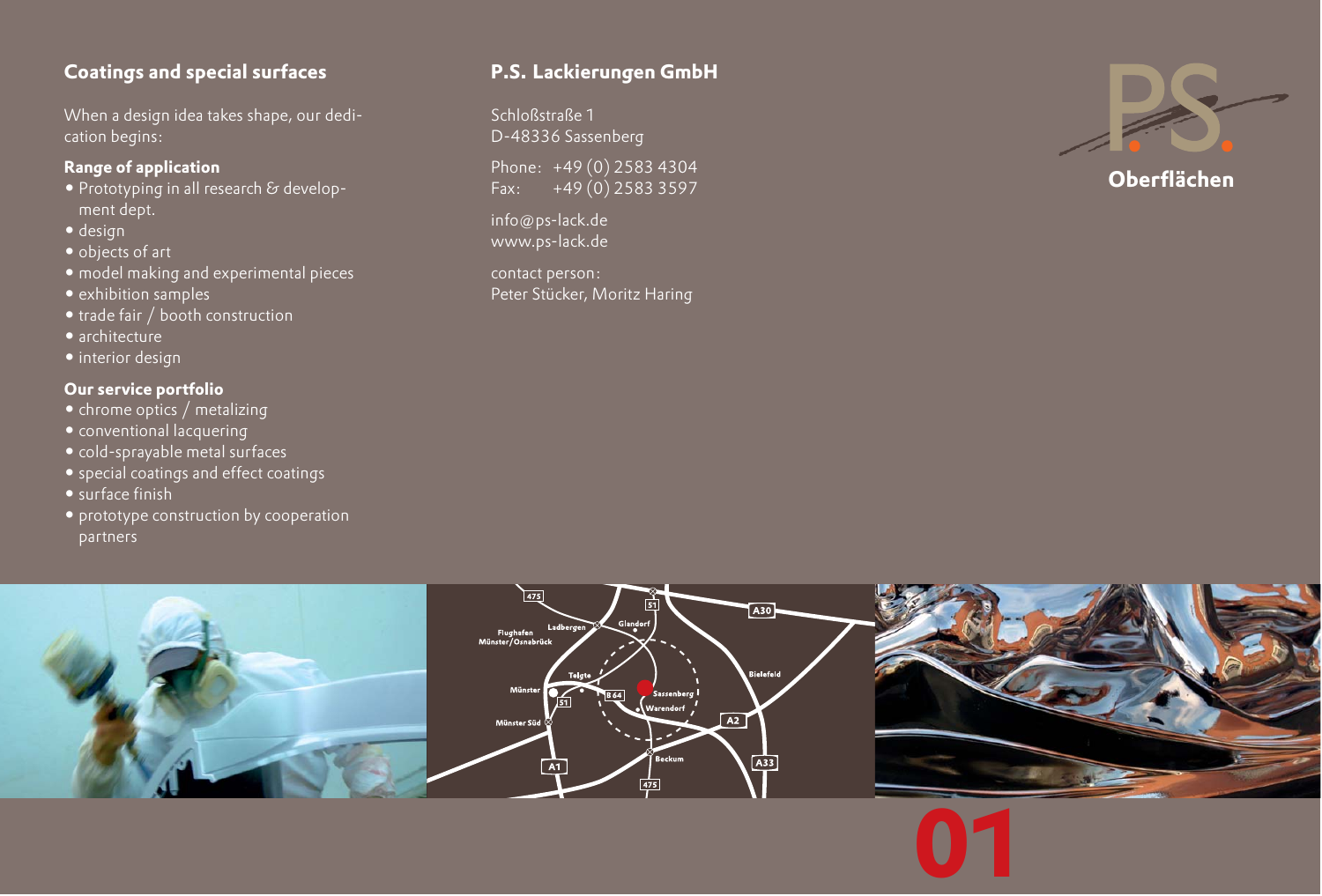## **Chrome optics by metallization**

#### **Surface solution:**

- perfekte Imitation von galvanischem Chrom oder anderen metallischen Oberflächen

#### **Application Properties:**

- every substrate which can be filled and glued can be metallized
- work pieces can be metallised completely or partially
- combinations with other coatings are possible
- defined gloss level and colouring of the metaleffect are possible
- sealing by a special 2-K-clear coat
- short-term adjustments at substrate possible
- micro layers allow the metallisation of very fine structures or letters

#### **Advantages:**

- New opportunities in product design
- quick and flexible manufacturing
- cost saving through enlarged material selection
- time saving by easy handling













#### **Dimensions of layers:**

Thickness of layer depends on the substrate quality and final purpose. Due to special preparations and finishing layer thickness  $\frac{1}{\pi}$  can vary from 130  $\mu$ m to 370  $\mu$ m:<br>• Primer: 20  $\mu$ m - Primer: 20 µm · Filler: bis 150  $\mu$ m<br>70  $\mu$ m - Pre-coat: 70 µm - Basecoat: 30 µm • Silver:  $0,5$ -1  $\mu$ m<br>50-100  $\mu$ m • Protective coat: 50-100 µm





#### **References:**

B/SG Bosch Siemens, Braun, Hansa, Grohe, Intier Automotive, Koralle, Keuco, Siemens, Miele, Opel AG, Volkswagen AG, Ford Werke, Audi AG, Porsche AG, Luigi Colani, Sieger Design, Anselm Reyle, Lutz Herrmann Design, Ion Design, Film Studio Babelsberg.